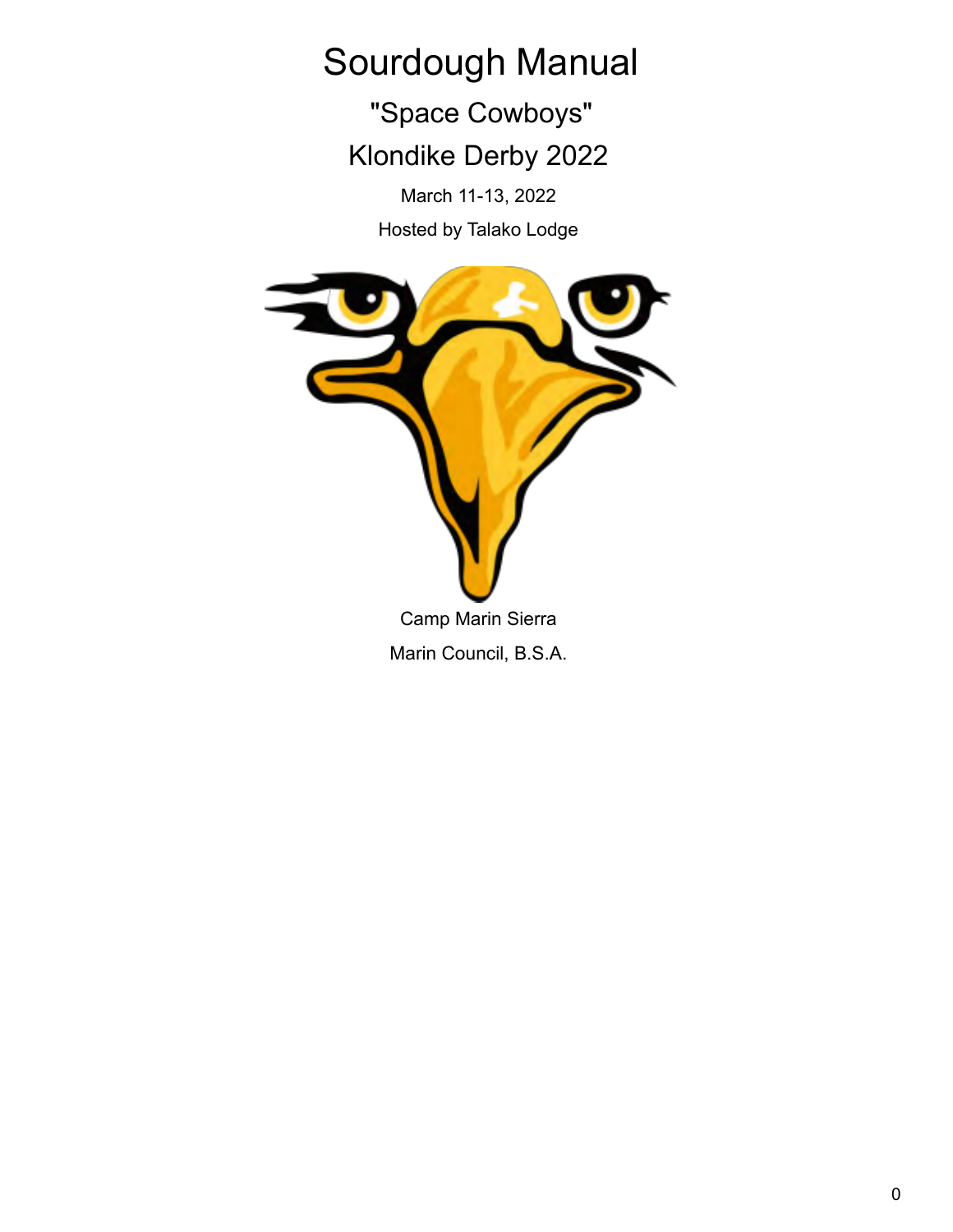## **Table of Contents**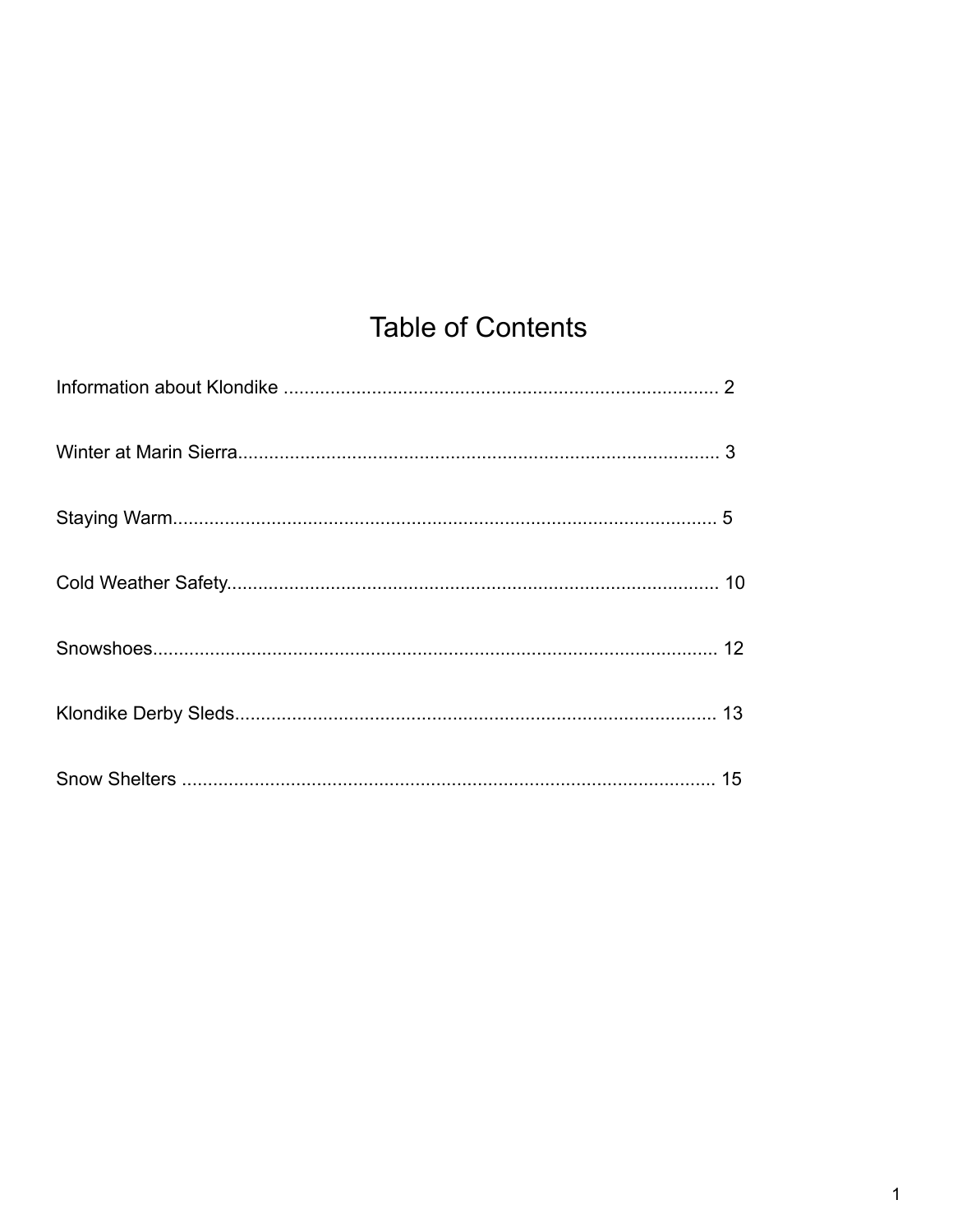## Information about Klondike 2022

## Competition Equipment

Each patrol competing should have the following equipment. This list is not final; Talako Lodge may change or add to this list at any time. Refer to the event descriptions to determine what else you might need. Items should be marked with your troop number.

Patrol flag and yell

Scout handbook

Rope

6 foot poles or staves

Shovel or trowel

Firewood

**Tinder** 

**Matches** 

Compass

First aid kit

Large tarp

Klondike sled (see the design on page 12)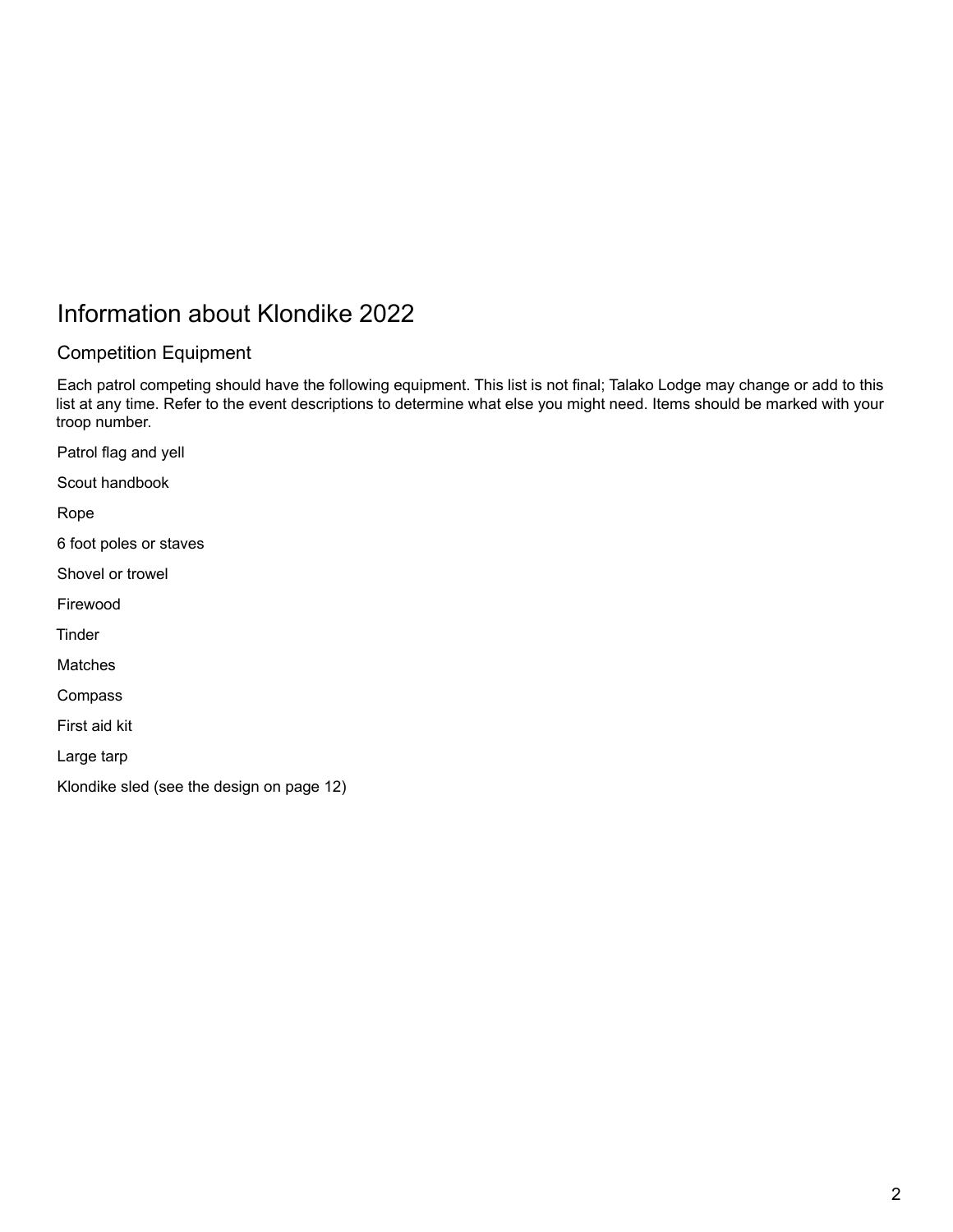## Winter at Marin Sierra

### Water Supply

The winter water supply at Marin Sierra is limited, and we're not yet sure if troops will be able to draw water from the lodge, so plan to melt the cold white stuff or bring a supply to last you the weekend. To make a water machine, stuff a clean burlap sack with snow and suspend it over a pot near the fire. As the snow melts, it drips into the pot. Near a warm fire, this arrangement will supply a whole patrol if kept constantly full of snow.

#### Fires and Fuel

We recommend white gas stoves for cooking. They burn hot in cold weather and don't use large volumes of fuel. Liquid propane bottles may also be used, but they put out less heat in cold weather, so cooking may take forever. Don't forget a few small squares of plywood to set the stoves on.

Fires for cooking and warmth may be built in your campsite. Bring your own wood! The stores of wood at the lodge are to be used only by the units renting the lodge throughout the winter. If you wish to forage for wood around the camp, you may. Only use wood that has already fallen from trees.

### Starting Fires

Winter camping offers Scouts a chance to really test their fire-starting skill. When you really need the fire, don't be caught without a few tricks up your sleeve. The camp rules prohibit the use of liquid fire starters, but there are lots of other options that will get you a rip-roaring fire in a short time. Some people call the use of fire-starting aids cheating, but if it gets the job done, call it Yankee ingenuity. For an example of a failed attempt to start a fire, see the Jack London short story "To Build a Fire." Simple paraffin in wax fire starters can be made with string and newspaper, see the Scout handbook. Small pieces of Duraflame logs also work well. Experiment in a safe area at home to make sure your fire aids work. Light them first and build your fire on top. No fire starter works well without plenty of dry kindling. Keep a supply of tinder and kindling in plastic bags. Cedar shingles are great if you have them. If you have no dry wood, split open a log. Water does not usually penetrate wood more than ½ inch.

### Warning! Root Fires

Remember, much of the ground around the camp is burnable, even under snow. Open fires will burn through the snow and may light the ground beneath. These fires can burn for weeks and come to the surface hundreds of feet away when the woods are dry. Plan your fire in a safe place and make sure it is out when you leave. Note: This is what caused the Mt. Vision fire in Marin County!

Camp Marin Sierra Rules for Fires: (Remember, stoves and lanterns are also open fires.)

- Cooking fires may be built in any safe campsite area that has no limbs within ten feet overhead and is cleared to mineral earth in a ten-foot radius.
- Fires require separation from the ground. This can be done with a 55 gallon drum or other Camp Ranger approved device.
- At least one bucket of water and one shovel shall be present at each campsite.
- A fire shall never be left unattended.

• All campfires shall be approved by the Camp Director, Camp Ranger, or another staff member. • No liquid fuel type heaters are allowed in camp. LPG and liquid fuel type stoves are permitted when used in accordance with the clearing instructions at the beginning of this section.

• An adult (at least 18 years of age) or staff member shall be in direct supervision of a stove. • LPG and liquid fuel lanterns are permitted only when used on top of a sturdy table or hung in accordance with the clearing instructions at the beginning of this section. A lantern shall not be moved when lit or hot. An adult (at least 18 years of age) or a staff member shall be in direct supervision of a lantern.

- All liquid fuel except that contained within a liquid fuel type stove or lantern or within approved backpack type fuel bottles shall be deposited with the camp director or camp ranger for proper storage. No other liquid fuel shall be stored in campsites or vehicles.
- No open flames are allowed in tents. Use only battery-operated lanterns and/or flashlights. •

No fireworks are allowed on B.S.A. property.

- Smoking is only allowed in designated areas which shall conform to the clearing instructions at the beginning of this section when outdoors. Smoking is considered an open fire.
- Campfire permits shall be obtained by the Camp Ranger or Camp Director annually or as required.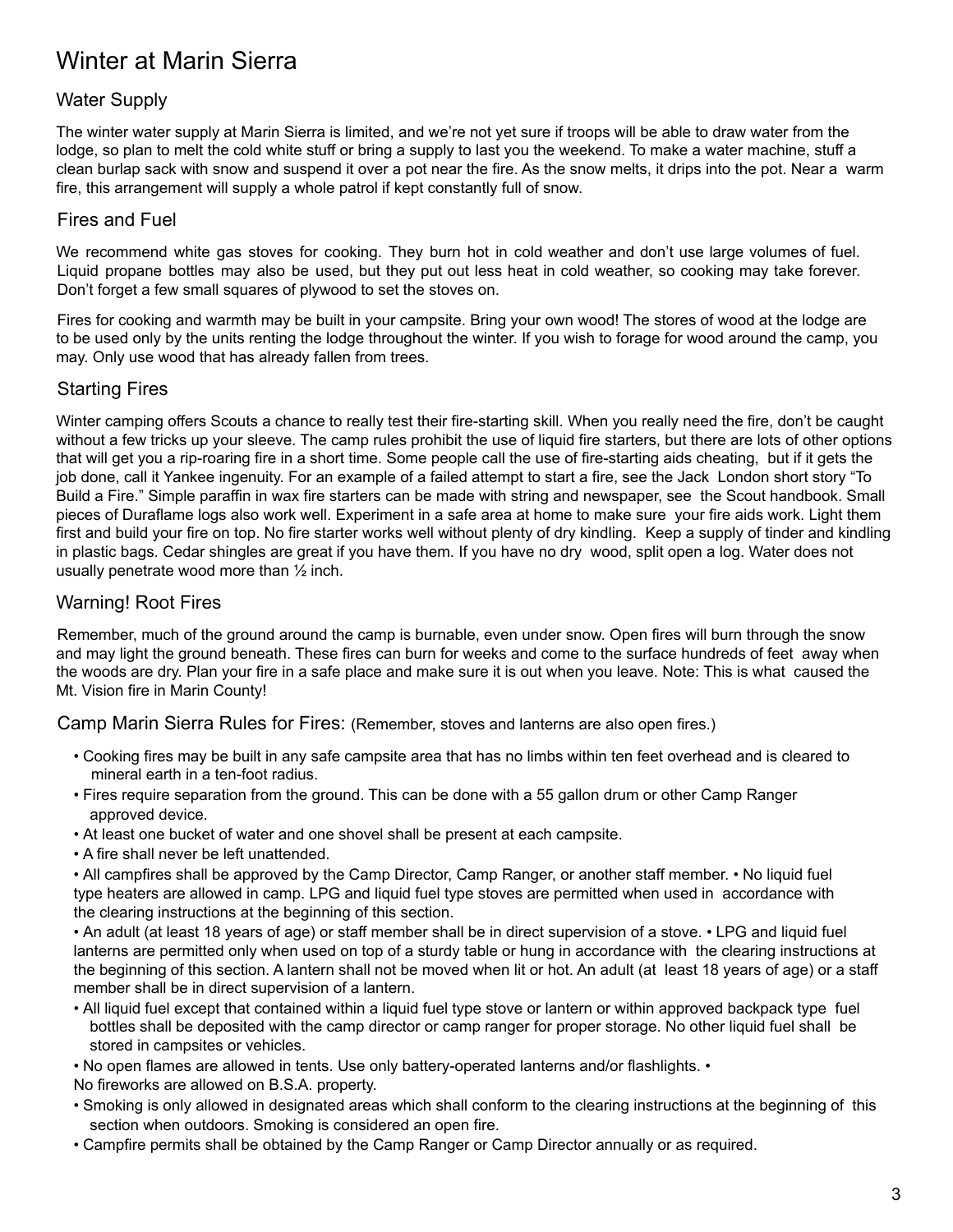• Flares and torches are not normally allowed in camp and shall be used only as part of a ceremony as approved by the Camp Director or Camp Ranger. Use of liquid fuel for starting any type of open fire is prohibited.

Patrol or Troop Equipment (Use this list as a guide. You can add as you please.)

Duty Roster

Food

Food (normal menu) Emergency food Menu Condiments – sugar, salt, pepper, etc.

#### Food Preparation Equipment

2 stoves, white gas is best, with windscreens Liquid fuel in approved bottles (see the attached camp rules for fires and stoves) 2-3 pots, 2-4 quart size, with lids (water boils 3 times faster when covered) Water container, filled (5 gallon insulated is best) Water purification tablets, filter, etc. Coffee pot Can opener 2 large spoons 1 pair of pot tongs Cloth pot holders

Clean-up

Scouring pads and other cleanup stuff Toilet paper

Fire

Fire starting kit (matches, paraffin starters, steel wool, etc.) Firewood, kindling, and cover Fire buckets Lantern

Tents and Equipment

Tents and ground sheets (see Shelter) **Tarps** Group first aid kit Trash bags (bring lots, they are good for many things besides trash) Folding saw (avoid axes, the blades become brittle in cold and campsites can be crowded) Shovel (Several if you plan to build snow shelters) Rope, cord, etc Repair kit (wire, pliers, tape, string, needle, thread, safety pins, file, etc) Whisk brooms (for brushing off snow) American flag and troop flag and poles

#### The Well-Dressed Sourdough

Do you want to stay warm in the snow? Just remember C.O.L.D.

Keep clean. Keep yourself and your clothes clean. Dirt and body oils which build up on clothing damage its insulating properties.

Avoid overheating. Clothing is designed to be taken off or added in layers to maintain an even body heat. Increased activity produces more heat and perspiration. Don't let yourself get damp.

Wear clothes loose and in layers. You can add or remove a layer or two depending on air temperature or your activity.

Keep dry. Wet clothing removes body heat much faster than it will dissipate through dry clothing. Wet is trouble!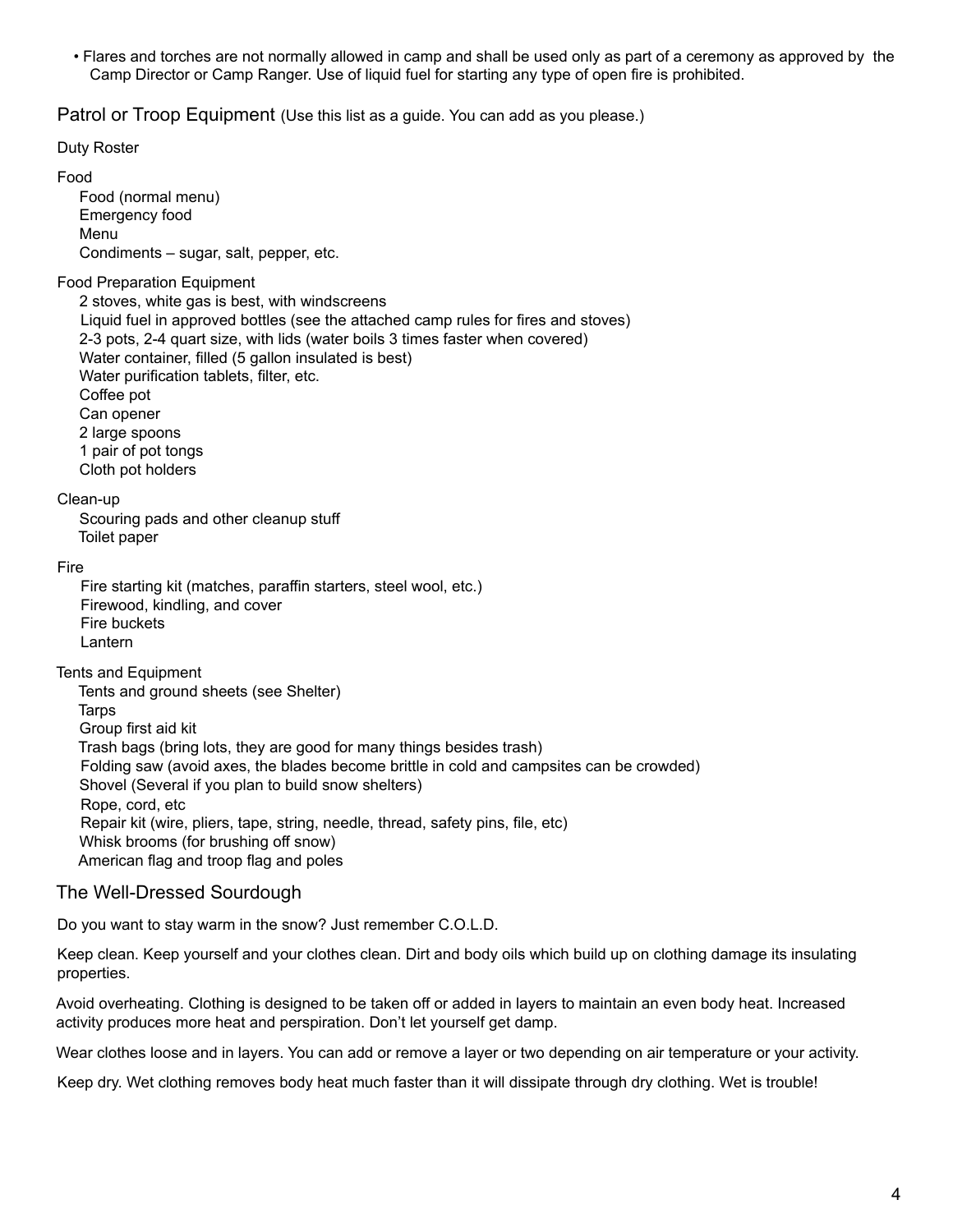## Staying Warm by Rick Curtis

The essence of staying warm in the winter is having the proper clothing layers and knowing how to use them effectively.

### Heat Loss

The body basically acts as a furnace, producing heat through chemical reactions and activity. This heat is last through conduction, convection, evaporation, radiation, and respiration. As physical activity increases so does heat production. Conversely, as activity decreases so does heat production. The key to keeping warm is to add insulation to the body.

### Insulation

The thermal insulation of clothing is proportional to the thickness of the dead air space enclosed. Dead air is defined as any enclosed unit of air that is small enough that natural convection currents would not arise in it. Such currents have been detected in units as small as 2 millimeters in diameter. The dead air next to the skin is heated up by the body and provides a layer of warmth around the body. The clothing is not what is keeping you warm; it is the dead air. This is because the denser a material the faster it can transfer heat through conduction. The density of air is obviously miniscule compared to a piece of fabric. The "clo" unit was developed to provide a measurement of insulating effectiveness. One clo is roughly equal to the insulating value of an ordinary wool business suit. Each inch of thickness of conventional insulating materials (wool, pile, down) provides a theoretical value of about 4.7 clo or a practical "in use" value of 4.0 clo.

## The Layering Principle

The key to providing this dead air space is through having a number of layers of clothing. Each layer provides a certain clo value of dead air space. This allows you to add or shed layers to increase or decrease your accumulated dead air space as the temperature changes and/or as your activity level changes. Remember, your body is the heat source; the clothing layers only serve to trap the heat and slow down your heat loss to the cold environment. If you have too much clothing on, you will overheat and start to sweat. You need to find the proper heat balance between the number and types of layers and your activity level.

Why not just have lots of layers on and sweat? Heat loss from a wet surface can be up to 25 times greater than a dry surface (due to the higher density of water). If you sweat and get soaked, you will lose heat much more quickly through evaporation of the water. Also, you are losing an incredible amount of water through sweating since the air is so dry. Too much water loss leads to dehydration which significantly increases the risk of hypothermia. So, you want to control your layers to be warm at your activity level but not sweating profusely.

Thus, traveling in the winter is a constant process of adjusting your layers to keep comfortable. This means having several layers you can add or subtract and allowing for versatility within layers. Convection may account for the greatest amount of heat loss under most conditions. In order to properly insulate, you need to have an outer layer that is windproof.

Another convective factor is the "bellows action" of clothing. As you move, a bellows action occurs which tends to pump your accumulated warm air out through openings in your clothing and sucks the cooler air in. In some conditions this action can reduce your body's personal insulation by 50% or more. Thus, it is important that all layers have effective methods of being "sealed" (i.e. buttons, zippers, etc.). Openings in layers allow you to ventilate, to open the "chimney damper" if you are beginning to overheat, without having to remove a layer. Opening and closing zippers on a jacket, or armpit zips will allow you to either ventilate if you are getting too hot or seal up if you are getting chilly, all without having to add or take off a layer. With clothes that are too loose, the bellows action pumps warm air out through the openings. You need to have clothes that fit properly but not tightly. Too tight, and the clothes compress and reduce dead air space in layers below as well as restricting body movement.

Another general rule is that the efficiency of clothing is proportional to the diameter of the body part it covers. Thus, a given thickness of insulation added to your trunk will be more thermally efficient than the same thickness added to your arm or leg. It will also help maintain that body core temperature. Therefore, vests work well to maintain body heat. There is an optimal thickness of insulation for each body part. Beyond that, the added bulk tends to be more of a hindrance in movement than the added insulation is worth.

Have you ever noticed that your hands feel colder after putting on a thin pair of gloves? This is because when insulation is wrapped around a curved surface, the cross-sectional area of the insulation through which the heat may flow is greater as is the surface area from which the heat may be lost. This means that the total insulation efficiency of a given thickness progressively decreases as curvature sharpens over a surface. In addition, small cylinders, such as fingers, show a paradoxical effect. The addition of a thin layer of insulation actually increases heat loss until a thickness of about ¼ inch is reached. This heat resistance gains as additional thickness is added. However, added thickness beyond 1/4 inch increases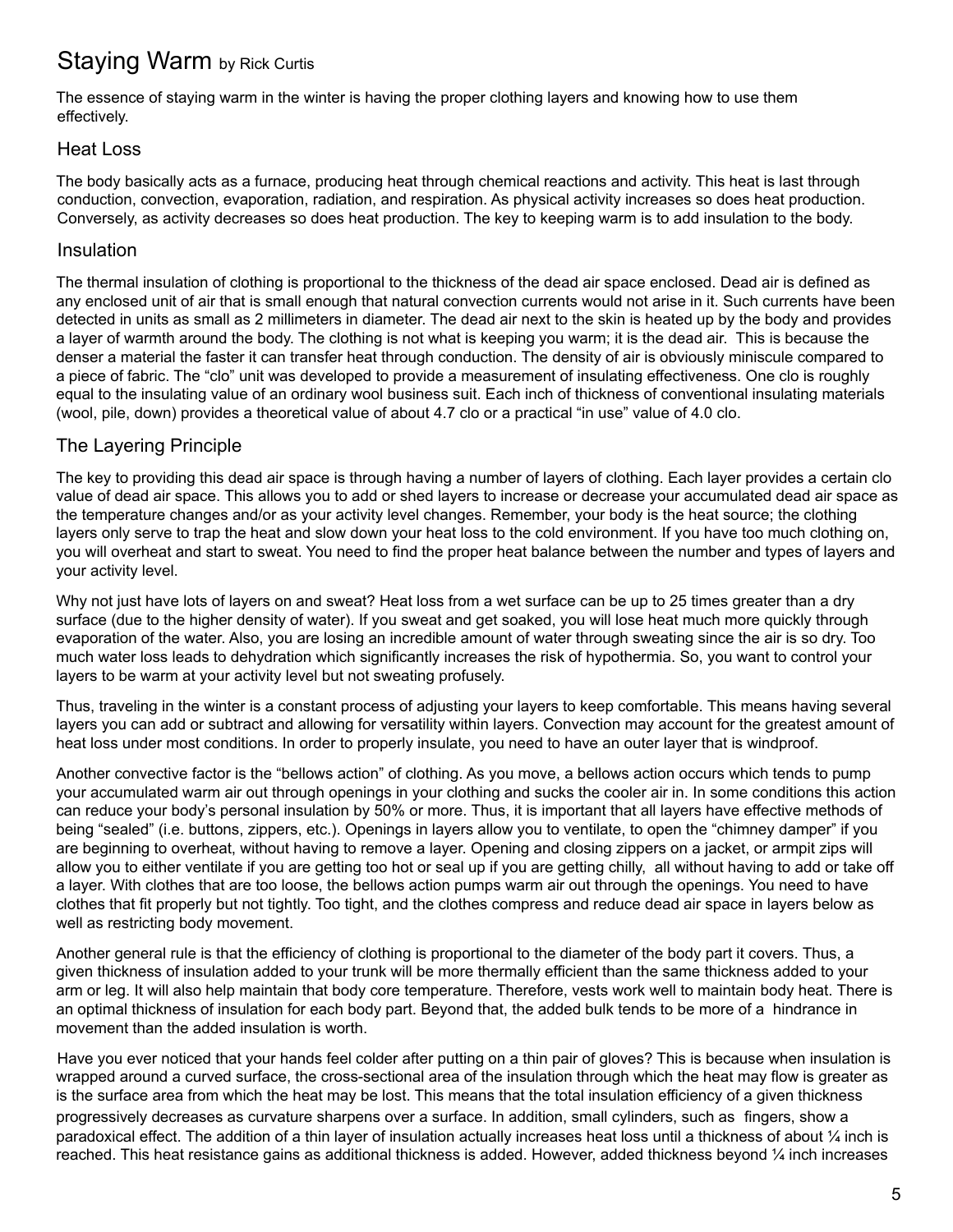warmth very little in proportion to its thickness. This is one reason that thin gloves don't keep your hands particularly warm.

## Clothing Materials

Some of the different types of materials for winter clothing and insulation are discussed below.

1. Wool – Wool derives its insulating quality from the elastic, three-dimensional wavy crimp in the fiber that traps air between fibers. Depending on the texture and thickness of the fabric, as much as 60-80% of wool cloth can be air. Wool can absorb a fair amount of moisture without imparting a damp feeling because the water "disappears" into the fiber spaces. Even with water in the fabric wool still retains dead air space and will still insulate you. The disadvantage to wool is that it can absorb so much water (maximum absorption can be as much as 1/3 the garment weight) making wet wool clothing very heavy. Wool releases moisture slowly, with minimum chilling effect. Wool can be woven in very tight weaves that are quite wind resistant. An advantage to wool is that it is relatively inexpensive (if purchased at surplus stores). However, it can be itchy against the skin and some people are allergic to it.

2. Pile or fleece fabrics – Pile or fleece fabrics are synthetic materials often made of a plastic (polyester, polyolefin, polypropylene, etc.). This material has a similar insulative capacity as wool. Its advantages are that it holds less water than wool and dries more quickly. Pile is manufactured in a variety of different weights and thicknesses offering different amounts of loft and insulation. This allows for numerous layering possibilities. The disadvantage of pile is that it has very poor wind resistance and hence a wind shell on top is almost always required. Versions of pile are available that have a middle windproof layer.

- 3. Polypropylene and other hydrophobic fabrics Polypropylene is a synthetic plastic fiber which offers dead air space and a fiber which cannot absorb water. The fiber is hydrophobic, so it moves water vapor away from the source (your body). Polypropylene layers are extremely effective worn directly against the skin as a way of keeping the skin from being wet and reducing evaporative heat loss. As the water moves away from the body it will evaporate, but each additional millimeter of distance between your skin and the point of evaporation decreases the amount of body heat lost in the evaporative process. Some fabrics rely on the chemical nature of the fiber to be hydrophobic. Other fabrics use a molecular coating to achieve the same end.
- 4. Vapor barrier systems Another way to stay warm in the winter is through vapor barriers. The body is always losing water through the skin even when we are not active. This loss is known is insensible perspiration and occurs unless the air humidity is 70% or higher. This insensible perspiration goes on at the rate of nearly half a quart every 24 hours. Since it takes 580 calories per gram to turn liquid water into water vapor, heat is continually lost through insensible perspiration as well as through sweat from any activity. A vapor barrier is a clothing item which is impervious to water thereby serving as a barrier to the transportation of water vapor. When worn near the skin it keeps water vapor near the skin. Eventually the humidity level rises to the point where the body senses a high humidity level and shuts off insensible perspiration. This prevents evaporative heat loss and slows dehydration.

Vapor barriers should not be used directly against the skin because any evaporation of moisture directly at the skin surface leads to heat loss. Wearing polypropylene or some other hydrophobic layer between the skin and the vapor barrier allows the moisture to be transported away from direct skin contact. There is no doubt that vapor barrier systems are effective for some people in some conditions. The issues you must consider before using a vapor barrier are activity level, amount you naturally sweat, and "moisture comfort". If you are not active, such as when using a vapor barrier liner at night in a sleeping bag, the system will work well. A vapor barrier sleeping bag liner will typically permit you to sleep comfortably in temperatures 10-15 degrees colder than in the bag alone. However, some people find that they are not comfortable with the level of moisture in the bag and feel clammy. If this interferes with sleeping, it may be a problem. In this case, it is better to have a regular insulated sleeping bag. Vapor barrier liners for sleeping bags also help in another way. In cold conditions, when the moisture from your body escapes upward through the bag, it condenses into liquid or frost. Over several days, this moisture level in your bag increases. If you can't dry out the bag it will slowly get heavier as it holds more water. With a down bag, this moisture can soak the feathers and cause the bag to lose significant amounts of loft (dead air space), thereby reducing its effectiveness.

When you are active, like snowshoeing, and you are wearing a vapor barrier such as a vapor barrier sock, you must carefully monitor how you sweat. If you are someone who sweats a lot with activity, your foot and polypropylene liner sock may be totally soaked before the body shuts down sweating. Having this liquid water next to the skin is going to lead to discomfort and increased heat loss. If you don't sweat much, your body may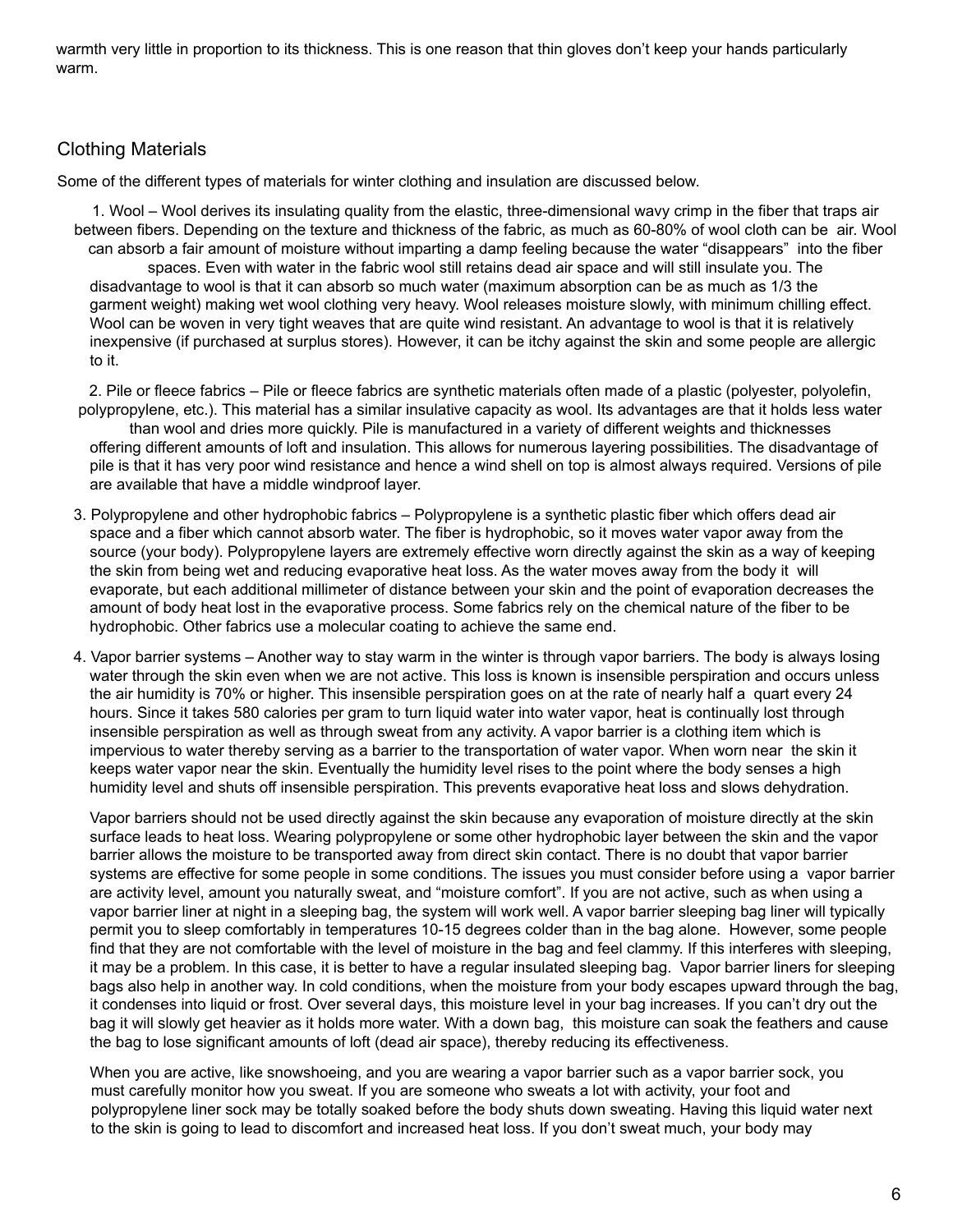shut down perspiration at the foot before it gets wet. This is when the vapor barrier system is working. The important point is that heat loss comes from water changing state from a liquid to a gas. Liquid water next to the skin leads to significant heat loss. Water vapor next to the skin does not. You must experiment to determine if vapor barrier systems will work for you.

- 5. Polarguard, Hollofil, Quallofil, and others These are synthetic fibers which are primarily used in sleeping bags and heavy outer garments like parkas. The fibers are fairly efficient at providing dead air space (though not nearly as efficient as down). Their advantages are that they do not absorb water and dry fairly quickly. Polarguard is made in large sheets. Hollofil is a fiber similar to Polarguard but hollow. This increases the dead air space and makes the fiber more thermally efficient. Quallofil took Hollofil one step further by creating four "holes" running through the fiber.
- 6. "Superthin" fibers Primaloft, Microloft, Thinsulate, and others The principle behind these synthetic fibers is that by making the fiber thinner you can increase the amount of dead air space. Under laboratory conditions, a given thickness of Thinsulate is almost twice as warm as the same thickness of down. However, the Thinsulate is 40% heavier. Thinsulate is made in sheets and therefore tends to be used primarily for outer layers, parkas, and pants. New materials such as Primaloft and Microloft are superthin fibers that are close to the weight of down for an equivalent fiber volume. They are now being used in parkas and sleeping bags as an alternative to down. They stuff down to a small size and have similar warmth to weight ratios as down without the worries of getting wet.
- 7. Down Feathers are a very efficient insulator. They provide excellent dead air space for very little weight. The major problem with down in the winter is that down absorbs water. Once the feathers get wet, they tend to clump and lose dead air space. Using down items in the winter takes special care to prevent them from getting wet. For example, a vapor barrier liner in a down bag will help the bag stay dry. Down is useful in sleeping bags since it tends to conform to the shape of the occupant and prevents convection areas. Down is very compressible, which is an advantage when putting it into your pack. Conversely, your body weight compresses the feathers beneath you, and you need good insulation (such as a foam pad) underneath you, more so than with a synthetic bag. Some people are allergic to down. The effectiveness of a down bag is directly related to the quality of the feathers used. Since down is made of individual feathers, sleeping bags and garments must have baffles sewn in to prevent the down from shifting in the bag which would create cold spots.
- 8. Radiant barriers Some portion of body heat is lost through radiation. One method of retaining this heat is by using a reflective barrier such as aluminum. This is the principle used in "space blankets" and is also used in some bivy sacks and sleeping bags.

Note: Cotton is useless in winter time. It wicks water, but unlike polypropylene, cotton absorbs this moisture and the water occupies the space previously occupied by dead air. This means a loss in dead air space, high evaporative cooling, and a garment that is almost impossible to dry out.

## The Body and Clothing

- 1. Head Because the head has a very high surface to volume ratio and the head is heavily vascularized, you can lose a great deal of heat from your head. Therefore, hats are essential in winter camping. The adage "If your toes are cold, put on a hat" is true. A balaclava is particularly effective and versatile. A facemask may be required if there are high wind conditions due to the susceptibility of the face to frostbite.
- 2. Hands Mittens are warmer than gloves because you don't contend with the curvature problem described above. Also, the fingers tend to keep each other warm, rather than being isolated as in gloves. It is useful to have an inner mitten with an outer shell to give you layering capabilities. However, gloves are always essential as well in winter because of the need for dexterity in various operations.
- 3. Feet Finding the right footgear depends a great deal on the activity you are involved in as well as temperature and environment. The two general modes of travel are skiing or snowshoeing (in areas with only a few inches of snow, you can hike in just boots).
	- a. Insulated Boots These boots, usually made of rubber or both rubber and leather, use a layer of wool felt to provide dead air space. These boots can be Army surplus or modern copies (Be wary of copies since they are often poorly made). True Army insulated boots are rated from -20 degrees to -40 degrees. Depending on the make, the wool felt liner may be exposed. Breaking through a frozen stream may soak the liner which will be difficult to dry. They can be used with snowshoes, crampons, and skis (with special bindings).
	- b. Plastic Mountaineering Boots Plastic shell mountaineering boots use inner boots made with wool felt or a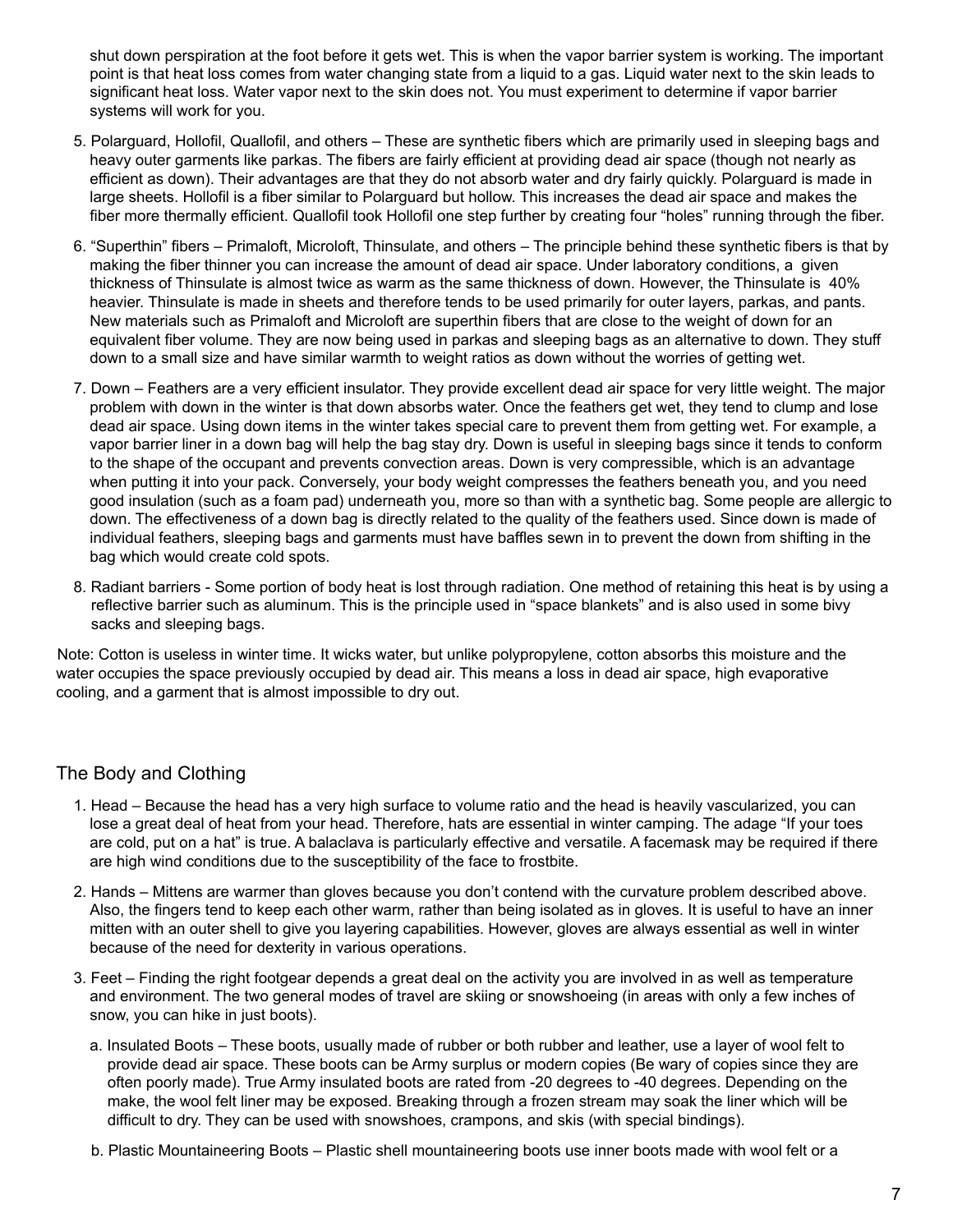closed cell foam insulation. These can be very warm and easily used with ski bindings, crampons, and

snowshoes. Depending on the inner boot, you may need insulated overboots to add enough insulation to keep your feet warm.

- c. Mukluks Mukluks are one-piece moccasins which reach to the knee. They are used with felt liners and wool socks. The Mukluk itself serves as a high gaiter. They are flexible and breathable. They work with snowshoe bindings and can be used on cross-country skis with special bindings and with hinged crampons. They are extremely comfortable, but since they are not waterproof, they are best used in dry cold winter settings where water and rain are not a problem.
- d. Heavy Leather Mountaineering Boots These boots have an insulated overboot. They can be effective, but the system is still not very thermally efficient and may lead to frostbite.

e. Socks – One of the best systems for keeping feet warm is using multiple layers. Start with a thin polypropylene liner sock next to the skin to wick moisture away followed by 1-2 layers of wool or wool/nylon blend socks. Make sure the outer socks are big enough that they can fit comfortably over the inner layers. If they are too tight, they will constrict circulation and increase the chances of frostbite. Keeping your feet dry is essential to keeping your feet warm. You may need to change your socks during the day.

- f. High Gaiters High gaiters are essential for winter activity. They keep snow from getting into your boots and keep your socks and pant legs free from snow.
- g. Insulated Booties These are booties insulated with a synthetic fill that typically have a foam sole to insulate you from the ground. They are very nice to have to wear in your sleeping bag at night.
- h. Overboots Overboots are shells with an insulated bottom. These can be worn over insulated booties for traipsing around in camp. They are also ideal for those middle of the night visits to the woods.
- 4. Outer Layer It is essential to have an outer layer that is windproof and water resistant or waterproof. It also needs to be ventilated. There is a big tradeoff between water resistance and ability to ventilate. A completely waterproof item will keep the water that is moving through your other layers trapped, adding weight and causing heat loss. However, in wet snow conditions, if the garment is not waterproof it can get wet and freeze. Gore-tex and other similar fabrics provide one solution. These fabrics have a thin polymer coating which has pores that are large enough to allow water vapor to pass through but too small to allow water droplets through. Nothing is perfect, however, and although Gore-tex does breathe, it doesn't breathe as well as straight cotton/nylon blends. If you opt for a straight wind garment, 65/35 blends of cotton and nylon work well. The other approach is to have a waterproof garment with enough ventilation openings to allow water vapor to escape. This provides the ability to work in wet snow without worrying about getting the garment soaked. Part of the basis for making the decision is the area where you are traveling. If you are in dry snow, you don't need to worry as much about waterproofness. If you are in an area where freezing rain and wet snow are possible, you need to be prepared to be wet.
- 5. Zippers Zippers are wonderful accessories for winter clothing. Having underarm zippers on jackets can greatly increase your ability to ventilate. Having side zippers on pants allows you to ventilate and to add or subtract a layer without taking off skis or snowshoes.

6. Miscellaneous – Knickers with knicker socks can make a good combination. You have the option of ventilating by opening up the bottom of the knickers and/or rolling down your socks. Also, bibs are helpful (both pile and outer waterproof layer) because they prevent cold spots at the junction between tops and bottoms. Snap-on jackets, etc. can be a problem because they fill with snow and ice and fail to work. Velcro works much better as a closure.

## Clothing Techniques

- 1. When you first get up in the morning (and at the end of the day in camp), your activity level will be as low as the temperature. You will need to have many, if not all, of your layers on at this point until breakfast is over and you have started to become active.
- 2. When you get ready to be active, you will need to take off layers since you will begin generating heat. A good rule of thumb is to strip down until you feel just cool, not chilled just before activity. Failure to do this will mean overheating, sweating, and losing heat. You will have to stop in 10 minutes down the trail anyway to take layers off. Opening or closing zippers, rolling sleeves up or down, taking a hat off or putting one on will all help with temperature regulation.
- 3. If you stop for more than a few minutes, you will need to put on another layer to keep from getting chilled. Keep a layer close at hand.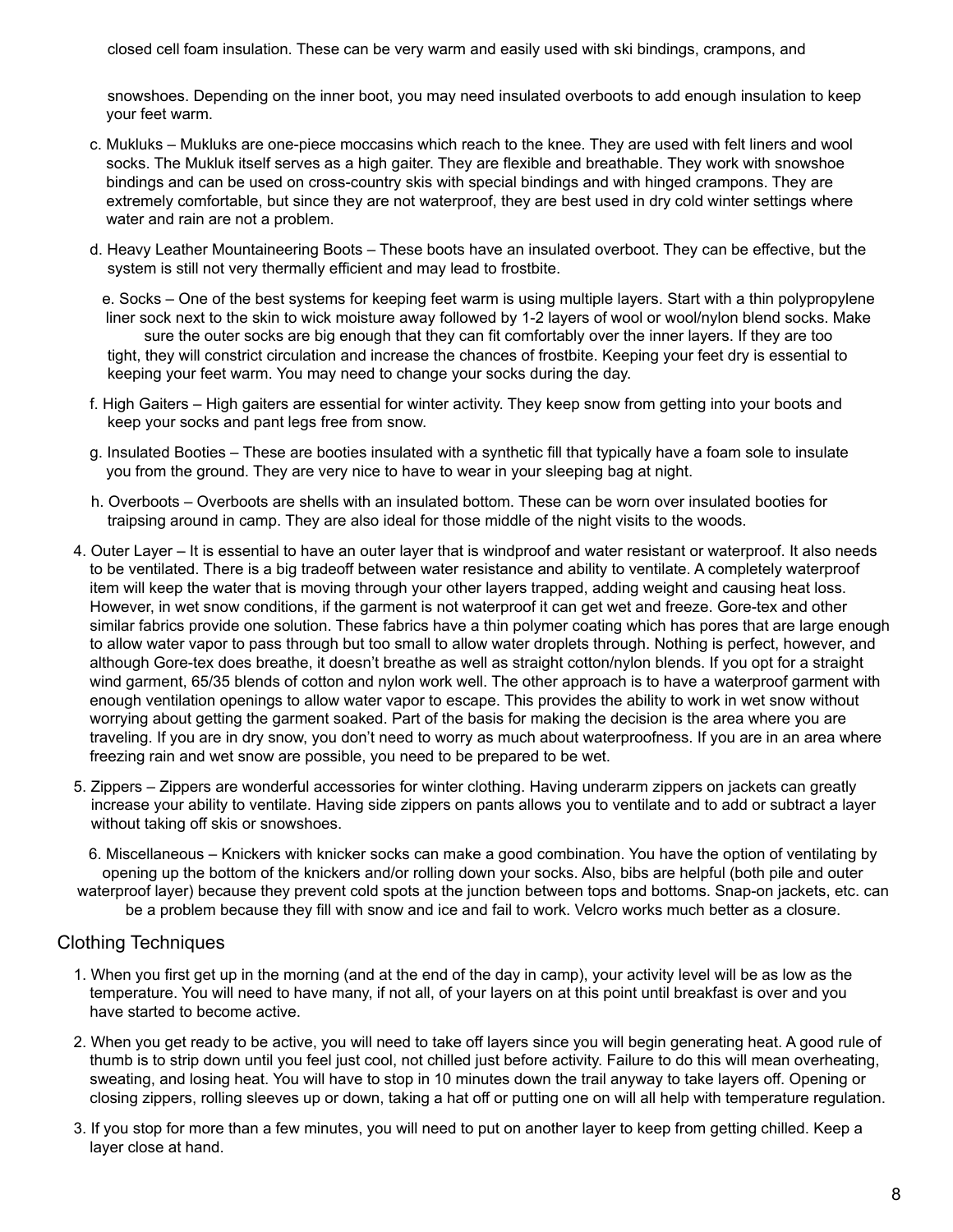4. Whenever you get covered with snow, either from a fall or from dislodged snow from a tree, it is essential to brush yourself off to keep your clothing free of snow. Failure to do this often results in the snow melting into your clothing and refreezing as ice.

5. At the end of the day, as activity decreases and temperature drops, you will need to add layers. Once you start to cool down, it takes a lot of the body's resources (calories) to heat up again. It may be good to put on more than you think you need. If you are too warm, you can open layers and ventilate to reach the proper temperature.

## Sleeping Bags

Sleeping bags for winter camping should be rated to temperatures below what you will likely experience if you want to be comfortable. If the nighttime temperature can drop to -15° F, then your bag should be rated to -30° F. There are a variety of different fills for sleeping bags: down, Primaloft, Microloft, Quallofill, Polarguard, etc. The bag itself should be a mummy style bag with a hood. It should also have a draft tube along the zipper and a draft collar at the neck. In sleeping bags, you want the bag to snugly conform to your body. If the bag is too big, you will have large spaces for convection currents, and you will be cold. In a bag that has too much space, you may need to wear clothing layers to help fill up the space. If you have a sleeping bag rated to 0° F, you may want to augment it with a vapor barrier liner (5-10° F), a bivy sack (5-10° F), or an overbag to fit over your mummy bag (15-20° F). Keep in mind that each of these options has advantages and disadvantages in terms of price, weight, and volume.

## Foam Pads

You also need to insulate yourself from the underlying snow. Foam pads or inflatable pads work well. Your insulation should be at least ½" thick. It is best to use full length pads so that your whole body is insulated.

## Ground Cloths

Ground cloths keep ground moisture out and help protect your tent and sleeping bag and keep them clean. Proper ground cloths must be large enough to cover your sleeping area and must be thick enough to prevent punctures and rips.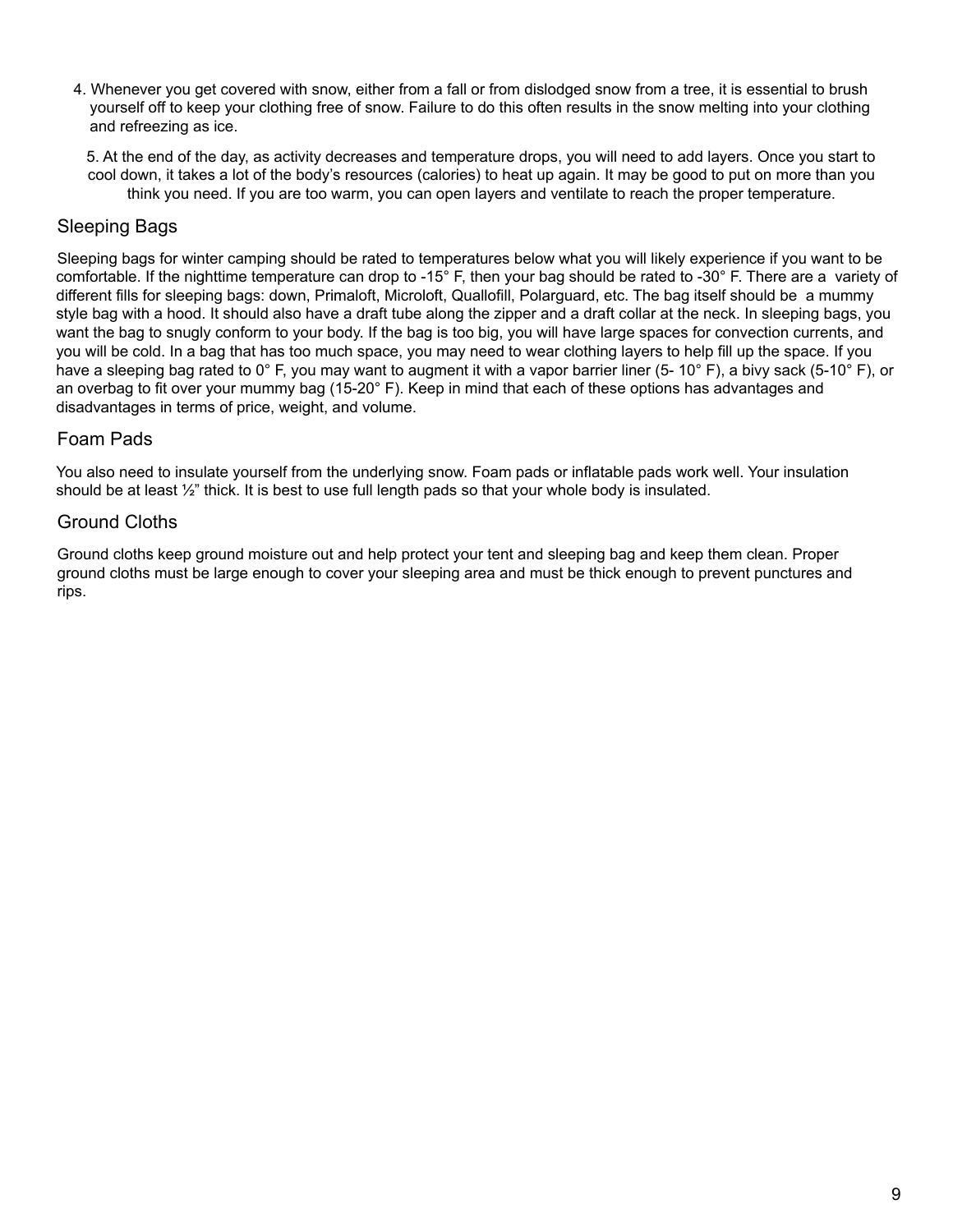## Cold Weather Safety

## Avoid Dehydration – You Need Water in Winter

Your body requires water in winter just as it does in summer. Under normal winter conditions the average adult loses 2 to 3 quarts of water per day through sweating, respiration, and elimination. Cold, dry winter air can cause you to dehydrate quickly, especially with windy and/or sunny conditions. Dehydration upsets your body's metabolism making you less hungry and increasing your susceptibility to hypothermia.

Unfortunately, cold temperatures tend to suppress thirst. You can become dehydrated without being thirsty. To get adequate quantities of water in winter you may need to force yourself to drink liquids.

The need to remove clothing to eliminate body wastes, the lack of readily available water, and suppressed thirst are factors that tend to inhibit your intake of water. Many people have a pronounced tendency to put off consuming water unless they are thirsty. In normal living situations we depend on thirst to maintain an adequate intake of water, but this is not reliable in cold weather.

An alternative water machine can be contrived using a large sheet of black plastic on a sunny day. Position it on a slope, sprinkle powder snow on top, and direct the flow of water to your pot or can. On a cloudy or severely cold day this method will not work, so avoid relying on it exclusively.

Cold Weather First Aid – Condition, Cause, Symptoms, Treatment

#### Hypothermia

Cause: Cooling of the inner body core to below normal temperature, inadequate clothing, inadequate shelter, prolonged exposure to high winds, dampness, cool temperatures, or overexerting oneself. Slim athletic people are more susceptible because their bodies lack resources of fat to produce energy.

Symptoms: Uncontrollable shivering, difficulty speaking, loss of muscle coordination, exhaustion, impaired ability to reason, slow pulse and respiration, impaired ability to stand or walk, eventually loss of consciousness and death.

Treatment: Prevent further heat loss. Replace wet clothing with dry clothing. Shelter from wind and weather. Give warm, sugary drinks, or warm food if victim is conscious. Keep victim awake until his body has been warmed. For severe hypothermia, apply warm objects to the victim's ribs, head, neck, and groin areas. Handle with extreme care – do not rub or massage extremities. Get victim to a doctor as soon as possible.

#### Frostbite

Cause: Freezing of a portion of the body. Usually an exposed part of the face or limbs. Most often occurs in cold, windy conditions. Can also occur from grabbing metal items with bare hands, spilling of gasoline or fuel on the body, or restriction of blood circulation.

Symptoms: Grayish or yellow-white spots on the skin, numbness in affected part, sometimes painful. Frostnip, the first sign of frostbite, will cause a tingling sensation as the body part is warmed.

Treatment: Do not rub the affected part. Do not forcibly remove clothing adhering to affected part, thaw it loose. Warm frozen body part on the bare flesh under armpits or stomach of a person not having problems or rewarm the body part in 108-110° F water. Walk out on frozen feet; once they've been warmed, further travel is impossible. Do not allow any body part to refreeze after being treated for frostbite.

#### Trench Foot

Cause: Prolonged exposure (usually 48 hours or longer) of feet or flesh to moisture at temperatures just above freezing, causing death to the affected tissue.

Symptoms: Feet, toes, or other affected flesh are pale and feel cold, numb, and stuff.

Treatment: Remove constricted clothing and warm affected part to 70-80° F. If water is used, it should feel slightly cool to forearm. Protect injured part with dry dressings. Litter patient if necessary.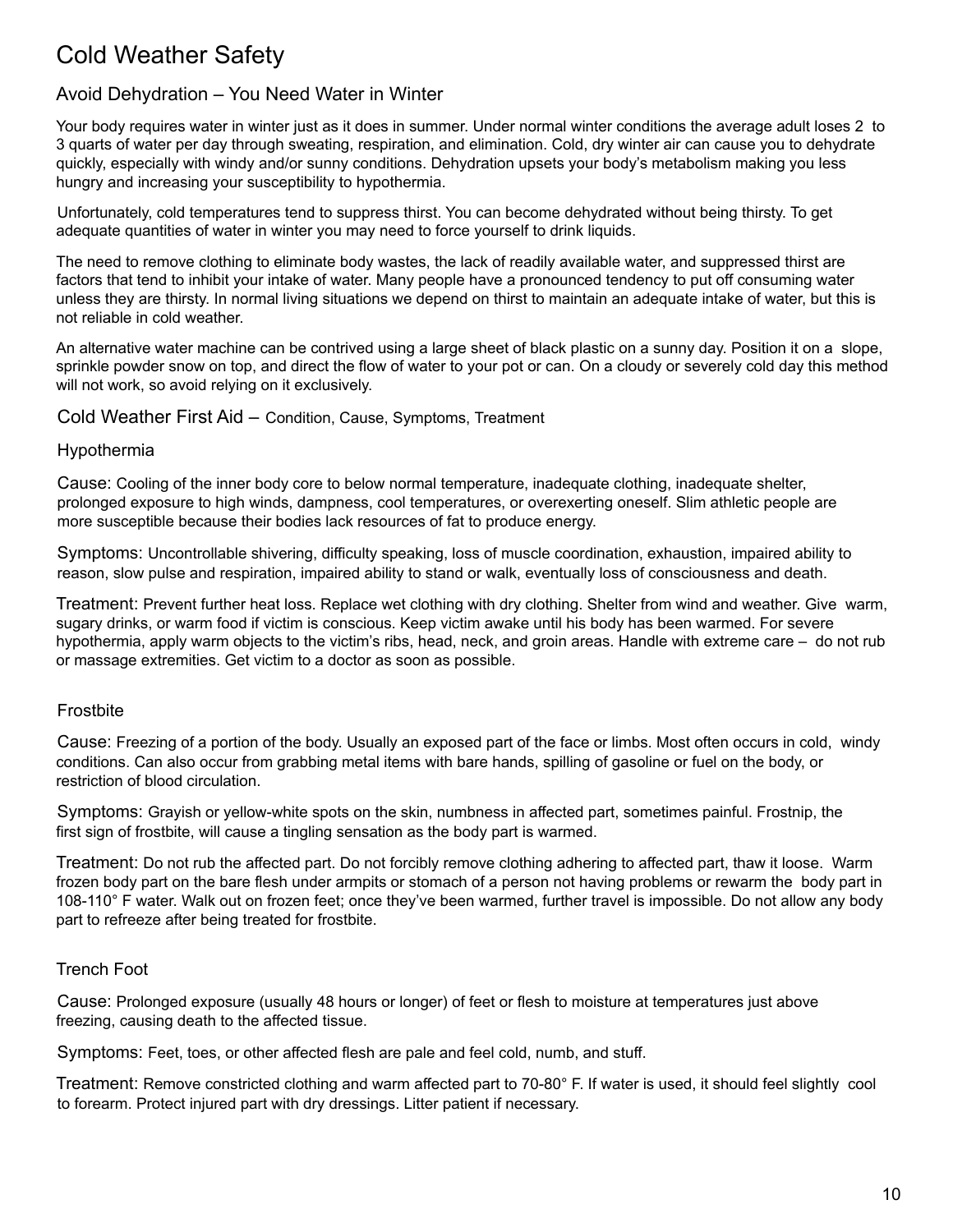#### **Dehydration**

Cause: Loss of bodily fluids from sweating and/or insufficient intake of water.

Symptoms: Body temperature rises, subject feels less need to drink. Greater water loss from sweating and dark urine. Treatment: Regular intake of water at frequent intervals. Pace work. Replace body salt loss by eating salty foods.

#### **Sunburn**

Cause: Excessive exposure to sun's ultraviolet radiation.

Symptoms: Reddish skin, burns, blisters, swelling, or puffiness of extremities, insufficient sweating. Treatment: Cool the skin, cover exposed areas, treat for burns and shock. Prevent further exposure to the sun.

#### **Windburn**

Cause: Excessive exposure of skin to wind.

Symptoms: Burning irritation and reddening of affected skin.

Treatment: Apply ointment designed to treat windburn or sunburn. Prevent further exposure to wind.

#### Snow Blindness

Cause: Excessive exposure of unprotected eyes to extreme light, usually reflected on snow, sand, or water.

Symptoms: Burning and reddening of eyes, eyes may water and swell shut, throbbing pain around eyeballs, forehead, flashes of light cause pain. Halo seen when looking at lights.

Treatment: Apply cold compress over eyelids. Give aspirin to victim. Place light-proof bandage over eyes or put subject in dark room. Do not use eyedroppers or ointment. Use caution to prevent reoccurrence.

#### Carbon Monoxide Poisoning

Cause: Fire burning in an unventilated shelter or incomplete combustion in a ventilated shelter. Carbon monoxide is freely generated by a yellow flame stove; flame should be blue. Do not use flames inside shelters.

Symptoms: There may be none. Unconsciousness and death may occur without warning. Sometimes there may be pressure at temples, burning of eyes, headache, pounding pulse, drowsiness, dizziness, or nausea.

Treatment: Get subject into fresh air at once. Keep warm and at rest. If necessary, apply artificial respiration. Give oxygen if available.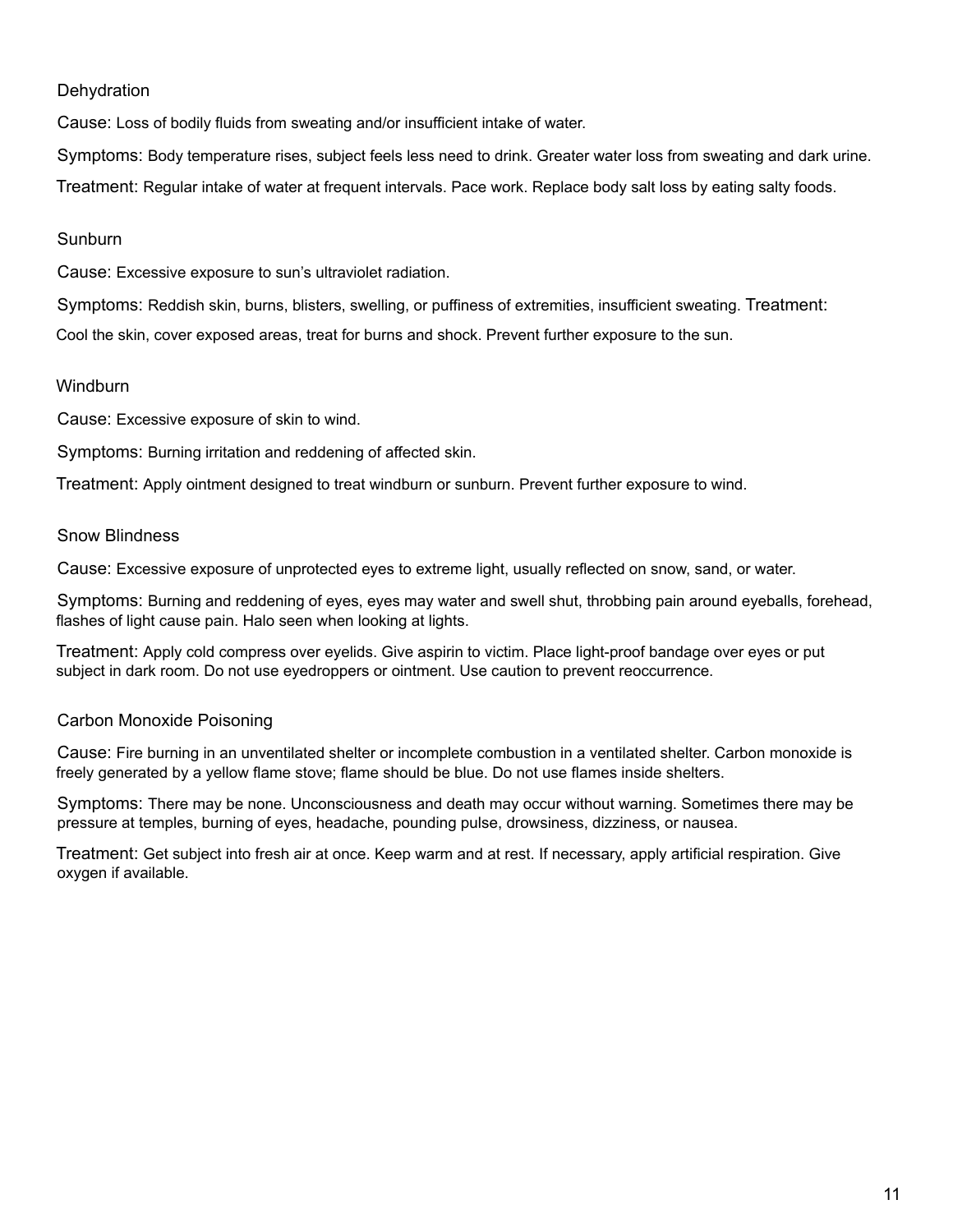## **Snowshoes**

While the exact origin of snowshoes is unknown, foot extension devices originated in Central Asia as early as 4000 B.C. Much later, the North American Indians became great innovators in designing snowshoes. In the 1600's, the French who moved into the St. Lawrence River area intermingled with Algonquin Indians and quickly learned how to use snowshoes in winter.

Today, this winter activity still has plenty of practical application as well as being fun. Even if you prefer cross-country skiing, you need to know how to snowshoe when the snow is too powdery, where a slope is too steep, or in heavy timber where skis are not sufficiently maneuverable. It may also be more practical to don snowshoes to go outside for an arm load of wood to burn in your fireplace or wood-burning stove. There are times when a bit of snowshoeing can save a lot of backbreaking snow shoveling.

The purpose of snowshoes is to permit the wearer to travel atop snow instead of plunging through powder or crust with virtually every step and quickly becoming overheated and/or exhausted. Stepping out of a hole requires great effort since it requires lifting the foot and leg upward against gravity and forward against the snow.

Snowshoes spread your weight over a greater surface of the snow providing various degrees of flotation – the ability to stay on or near the surface of the snow. The amount of flotation provided depends upon three factors: (1) the snow conditions (powdery, crusted, slushy, etc.), (2) the weight on the snowshoes including the user and his pack, and (3) the amount of surface over which that weight is distributed. The area covered by the bottoms of the snowshoes determines the distribution of weight. You have no control over snow conditions, limited control over your weight, but considerable control of the amount of area over which your weight is distributed.

A large pair of boots cover about 50 square inches of surface on the bottom. If you weigh 150lb. including your pack, you will exert a pressure of 3 lb. per square inch. This concentrated pressure on a relatively small area usually will cause your boot to plunge into the depths of the snow. Snowshoes, on the other hand, vary from about 300 to as much as 600 square inches of surface area. Thus, with small snowshoes such as bearpaws, you will exert a pressure of only ½ lb. per square inch, and with large snowshoes you will exert as little as  $\frac{1}{4}$  lb. per square inch of surface. Most snow conditions will support you rather well in large snowshoes because your weight will be widely distributed over the surface of your snowshoes. In fresh, powdery snow, you may sink several inches even with large snowshoes, but it will be far easier to walk with snowshoes than without them.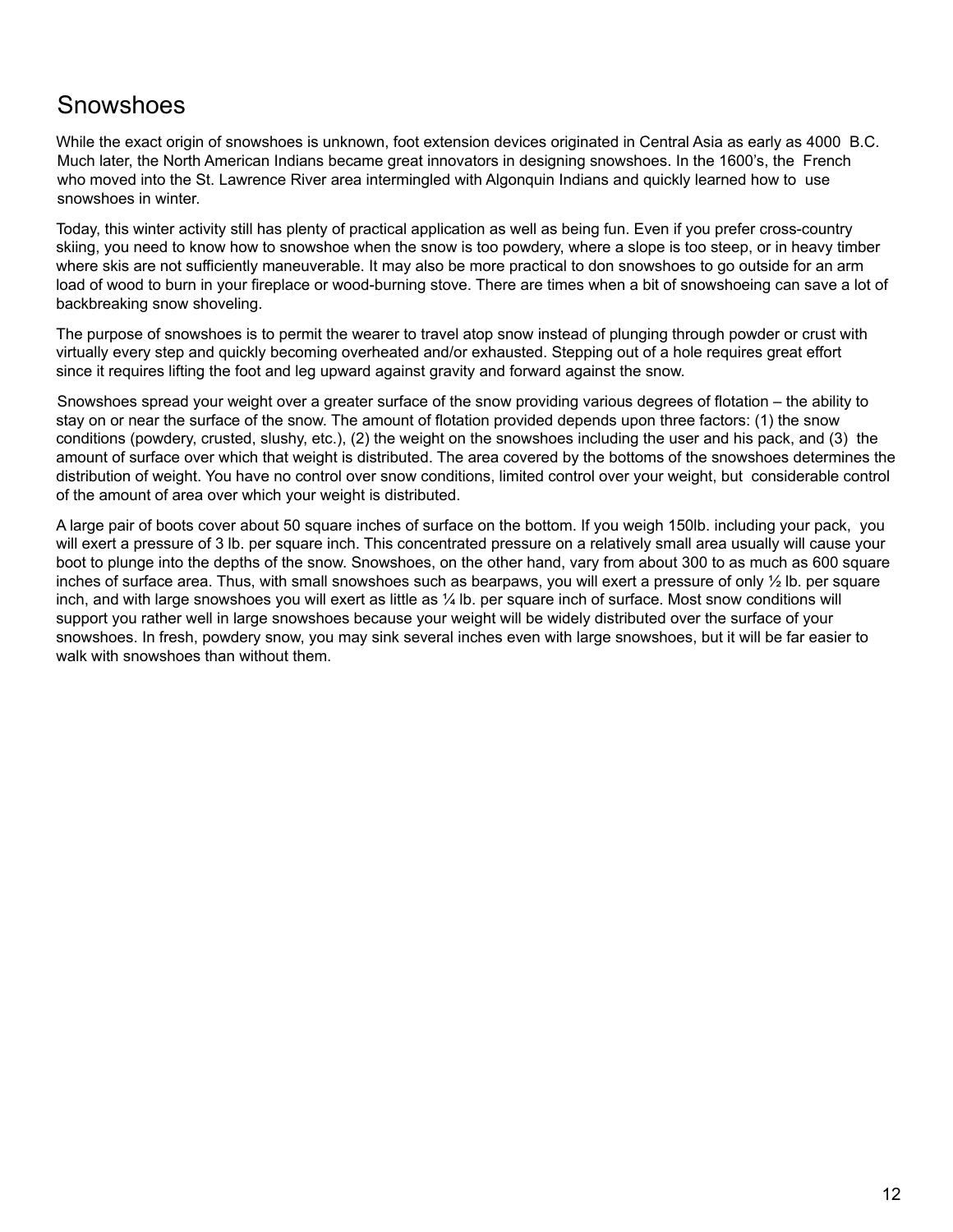## Klondike Derby Sled Plans

The following plan is for a sled that has minimum and maximum dimensions as shown. There is no absolute requirement for these dimensions, but these are typical of those used in most areas.

The sled below is shown as a guide. Your own design may be used if it conforms to the minimum and maximum dimensions. Make sure the sled is strong enough to bear the weight of your equipment and will hold together for a long trip. It is best to use screws rather than nails. Drill first to avoid splitting wood. Varnish bottom of runners and wax before using. Wire netting or a canvas snow curtain may be added to prevent items from falling off the sled.

| Item                    | Label                                                 | Quantity                                                | <b>Dimensions</b>                                                                                                   |
|-------------------------|-------------------------------------------------------|---------------------------------------------------------|---------------------------------------------------------------------------------------------------------------------|
| <b>Runners</b>          | A                                                     | $\overline{2}$                                          | $1" \times 4" \times 6'2"$                                                                                          |
| <b>Uprights</b>         | <b>B1</b><br><b>B2</b><br>B <sub>3</sub><br><b>B4</b> | 2<br>$\overline{2}$<br>$\overline{2}$<br>$\overline{2}$ | $1" \times 4" \times 3'6"$<br>$1" \times 4" \times 2'8"$<br>$1" \times 4" \times 1'9"$<br>$1" \times 4" \times 10"$ |
| <b>Upright Supports</b> | C                                                     | 8                                                       | $2" \times 4" \times 4"$                                                                                            |
| <b>Cross Supports</b>   | D                                                     | 6                                                       | $1" \times 4" \times 1'5"$                                                                                          |
| <b>Floor Strips</b>     | E                                                     | $\overline{4}$                                          | $1" \times 4" \times 6'$                                                                                            |
| <b>Hand Rails</b>       | F                                                     | $\overline{2}$                                          | $1" \times 2" \times 7'$                                                                                            |
| <b>Front Supports</b>   | G                                                     | 2                                                       | $1" \times 4" \times 6"$                                                                                            |

Secure a towing rope at the front and secure a brake rope at the rear.

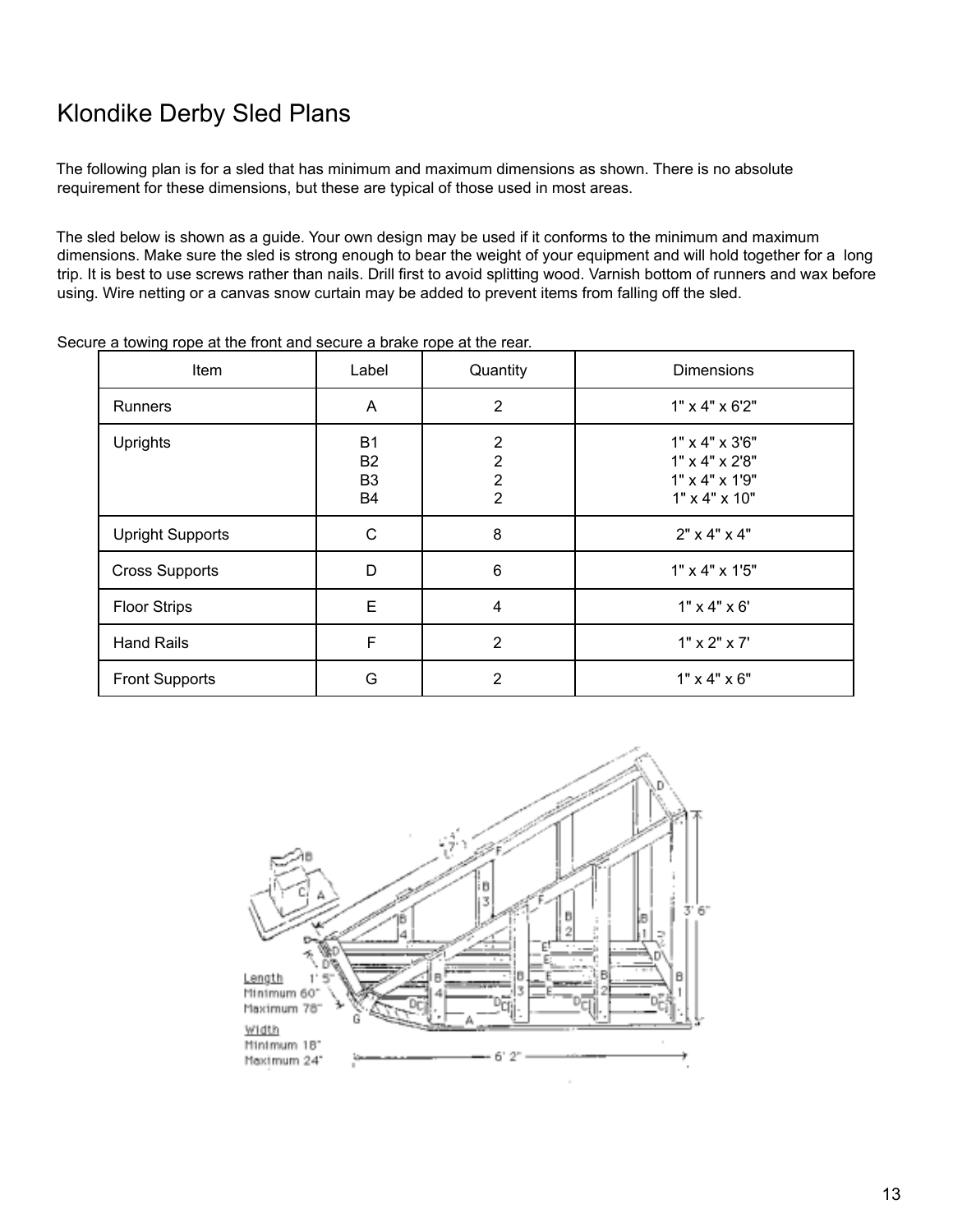## **Shelters**

During winter, shelter is very important. At night, temperatures can drop far below freezing. If you have the right kind of shelter you won't even notice the change. You must be prepared for rain, snow, and wind. Think of what happens when a foot of snow falls on top of your tent or snow cave. Does it collapse? If it's wet out, will you be dry? Can you move around enough to change clothes? Also, pay close attention to the pad you sleep on. It's the only thing between you and the ground. Plan carefully!

When choosing a tent to use you should think of space, warmth, and stability. Try to get a tent that is rated for more people than will be in it. When the label says "four-man tent" it usually means four stunted nine-year-olds. You need room for packs and for changing. Big dome tents are good for this, as are tents with a "boot" at the rear for storage.

When the air is cold outside the tent, it makes water vapor on the inside condense on the walls. In the morning, you'll be swimming in your own breath if your tent is sealed tight. To avoid this, use a tent with a net top and a rain fly, or leave the door open a bit. Be sure the tent is waterproofed top and bottom, and always use a ground cloth. If you have one, spread a blanket on the floor to keep off the chill of cold nylon.

Some tents are not made to be snowed on. A-frame tents often sag towards the center when loaded, but they can be used if you are careful to occasionally take the snow off. Dome tents and arch tents may fare a bit better, but you should never leave more than a few inches on the roof. Snow on the tent can be helpful since it traps air and acts as an insulator, so you stay warmer.

After you pick your tent site, prepare the snow to sleep on. Pack it down flat with skis, snowshoes, or boots. As soon as your tent is up, crawl inside and smooth the floor. By nighttime, the snow will be hard as a rock.

Tent stakes won't hold in snow, and even dome tents should be anchored for wind. To make a "deadman" anchor, tie a short cord around a few foot-long sticks. Dig a hole about a foot deep where you want the anchor. Fan out the sticks at the bottom and bury them. Then just tie your tent rope to the cord. Always use a separate anchor cord. The knots may freeze, and you may have to cut the cord.

#### Snow Cave by Boy's Life

A T-shaped snow cave is a quick and efficient way to protect yourself from even the worst winter storm. Locate a large snow drift or steep, stable snow slope, and start digging with the instructions below.

step 1: Dig the entrance Dig an entrance about 18 inches wide and as high as your chest.

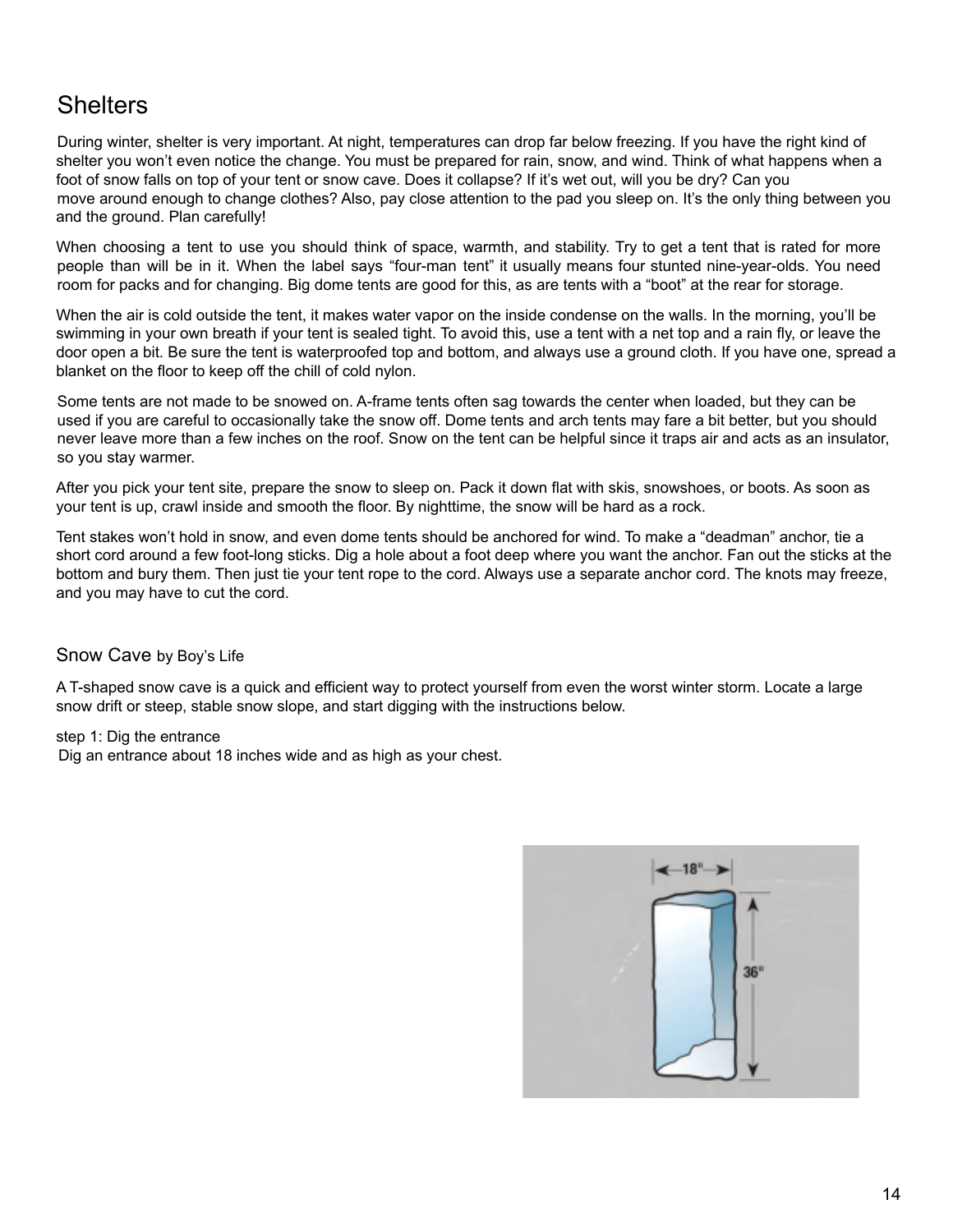Step 2: Widen into a T-shape To make it easier to dig, widen the top of the entrance to form a T shape.



Step 3: Excavate the interior

Dig several feet farther into the drift and excavate the interior of the cave. The floor of the cave will be at about waist level, so much of your digging will be upward and to the sides.



Step 4: Seal the top of the entrance

When the interior space is fully formed, use blocks of snow, bags of snow or snowballs packed together to seal the top of the T.

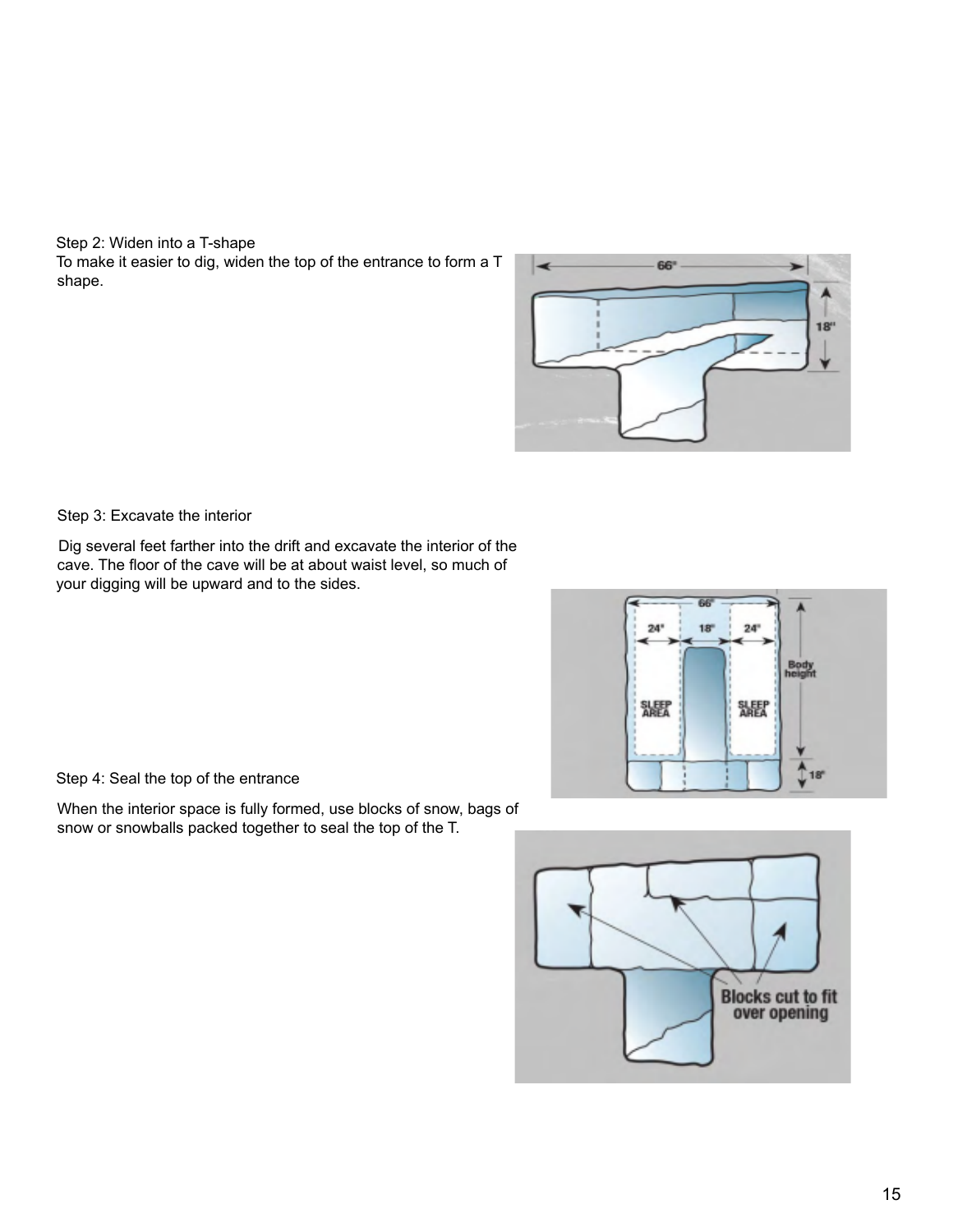#### Step 5: Poke ventilation holes

Use a ski pole or shovel handle to poke several ventilation holes in the ceiling at a 45-degree angle to the floor. Use a bag of snow to seal the tunnel entrance.



#### Quinzee Hut by Boy's Life

A quinzee is a simple shelter made by hollowing out a big pile of snow. They can take several hours to build but are an effective way to stay warm when camping in the winter. Here's how to build

Step 1: Shovel a pile of snow into a mound 7 to 8 feet high and big enough around to hold two people once it is hollowed out. Mix snow of different temperatures to cause it to harden, or "sinter." Flip the snow over so it mixes when you pile it into a mound.

Step 2: Shape the mound into a dome and allow it to sinter for about 90 minutes. Then begin to hollow out the mound.

Dig a small entrance on the downhill side. Smooth out the walls and ceiling. The walls should be 1 to 2 feet thick. Poke measuring sticks through from the outside of the mound, so you will know to stop hollowing out the inside when you see the ends of the sticks. Hollow the shelter out from the top down.